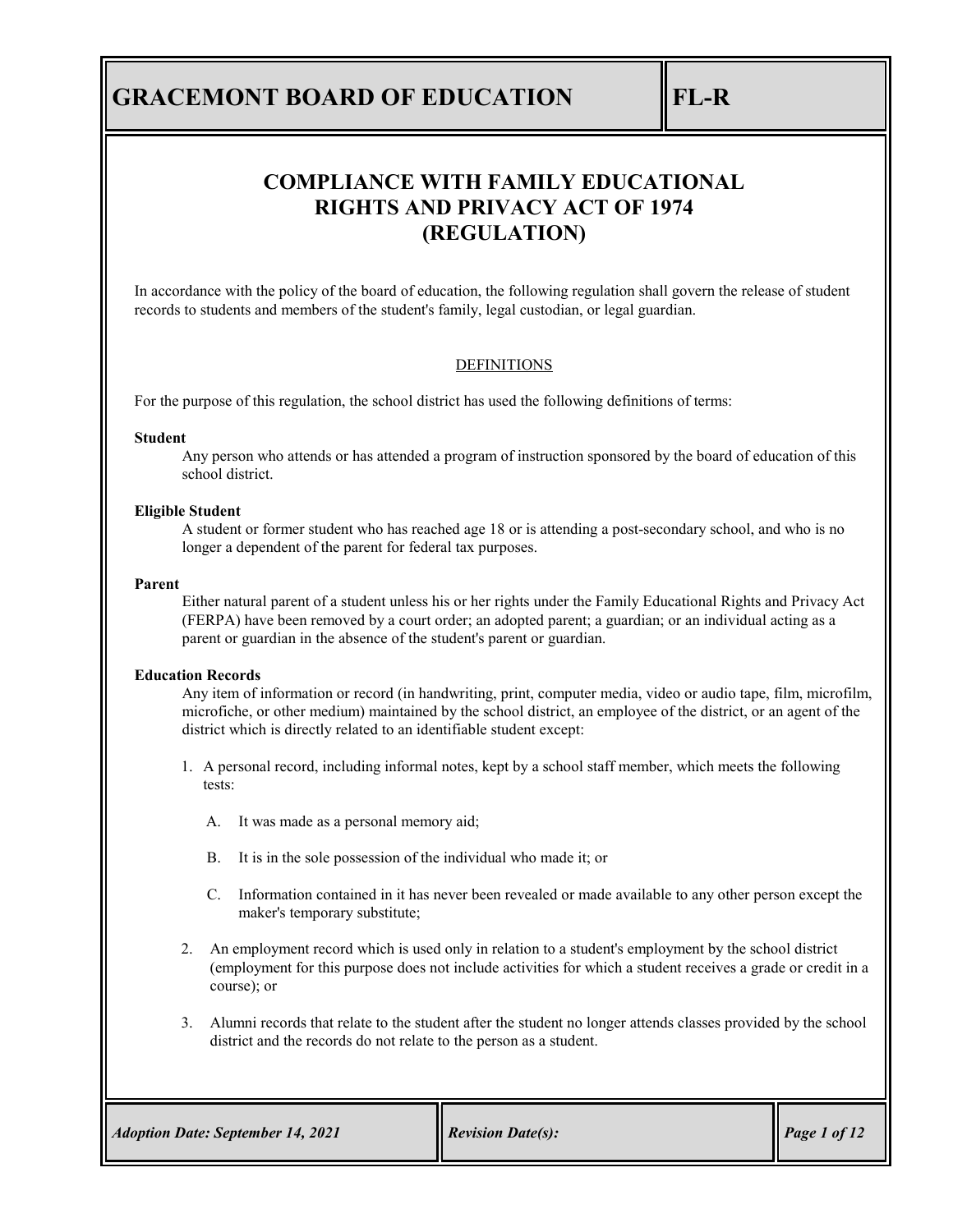## **COMPLIANCE WITH FAMILY EDUCATIONAL RIGHTS AND PRIVACY ACT OF 1974, REGULATION (Cont.)**

### **Personal Identifier**

Any data or information that makes the subject of a record known. This includes the student's name, the student's parents or other family member's name, the student's address, the student's social security number, a student number, a list of personal characteristics, or any other information that would make the student's identity known.

#### ANNUAL NOTIFICATION

Within the first three weeks of each school year, the school district will publish a notice to parents and eligible students of their rights under the FERPA and this policy. The district will also send home with each student a bulletin listing these rights and the bulletin will be included with a packet of material provided parents or an eligible student when the student enrolls during the school year.

The notice will include the following:

- 1. The right of a student's parent or eligible student to inspect and review the student's education records;
- 2. The intent of the school district is to limit the disclosure of information contained in a student's education records except: (1) by the prior written consent of the student's parent or the eligible student, (2) as directory information, or, (3) under certain limited circumstances, as permitted by the FERPA;
- 3. The right of a student's parent or an eligible student to seek to correct parts of the student's education records which he or she believes to be inaccurate, misleading, or in violation of student rights (this right includes the right to a hearing to present evidence that the record should be changed if the district decides not to alter it according to the parent's or eligible student's request and the right to insert in the student's permanent records an explanatory statement giving reasons for disagreeing with the decision);
- 4. The right of any person to file a complaint with the Department of Education if the school district violates the FERPA; and
- 5. The procedure that a student's parent or an eligible student should follow to obtain copies of this policy and the locations where copies may be obtained.

The district will arrange to provide translations of this notice to non-English speaking parents in their native language.

### STATEMENT OF RIGHTS

Parents and eligible students have the following rights under the Family Educational Rights and Privacy Act and this policy:

1. The right to inspect and review the student's education record;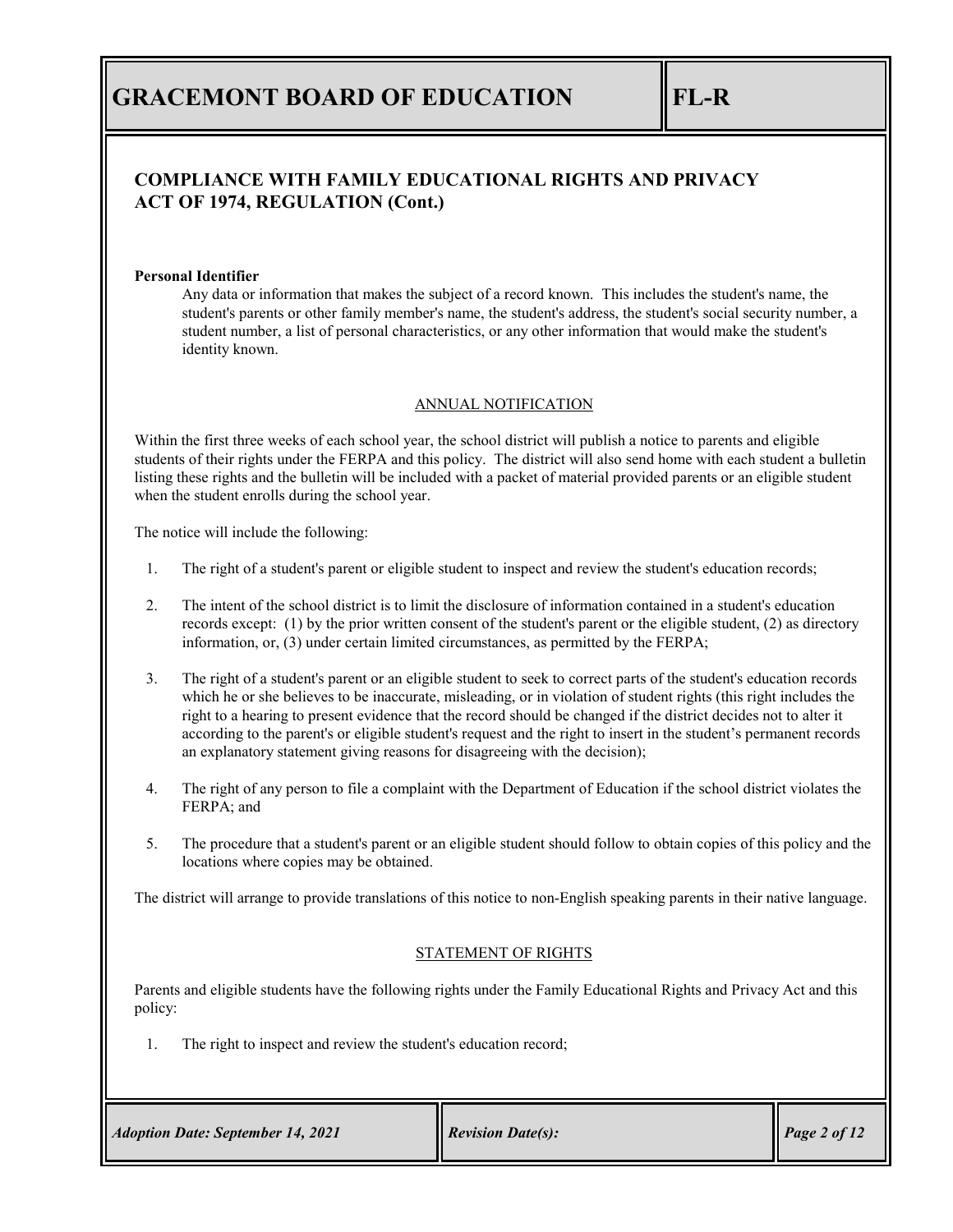## **COMPLIANCE WITH FAMILY EDUCATIONAL RIGHTS AND PRIVACY ACT OF 1974, REGULATION (Cont.)**

2. The right to exercise a limited control over other people's access to the student's education record;

3. The right to seek to correct the student's education record, in a hearing, if necessary;

4. The right to report violations of the FERPA to the Department of Education; and

5. The right to be informed about FERPA rights.

All rights and protections given parents under the FERPA and this policy transfer to the student when the student reaches 18 or enrolls in a post-secondary school.

### LOCATIONS OF EDUCATION RECORDS

| <b>TYPES</b>                                   | <b>LOCATION</b> | <b>CUSTODIAN</b> |
|------------------------------------------------|-----------------|------------------|
| <b>Cumulative School Records</b>               |                 |                  |
| Cumulative School Records<br>(Former Students) |                 |                  |
| Health Records                                 |                 |                  |
| School Transportation<br>Records               |                 |                  |
| Speech Therapy Records                         |                 |                  |
| Psychological Records                          |                 |                  |

#### PROCEDURE TO INSPECT EDUCATION RECORDS

The parent of a student or an eligible student may inspect the student's education records upon request. In some circumstances, it may be mutually more convenient for the record custodian to provide copies of records. See the schedule of fees for copies below.

Since a student's records may be maintained in several locations, the school principals will offer to collect copies of records or the records themselves from locations other than a student's school, so they may be inspected at one site. However, if a parent or eligible student wishes to inspect records where they are maintained, school principals will make every effort to accommodate the wishes.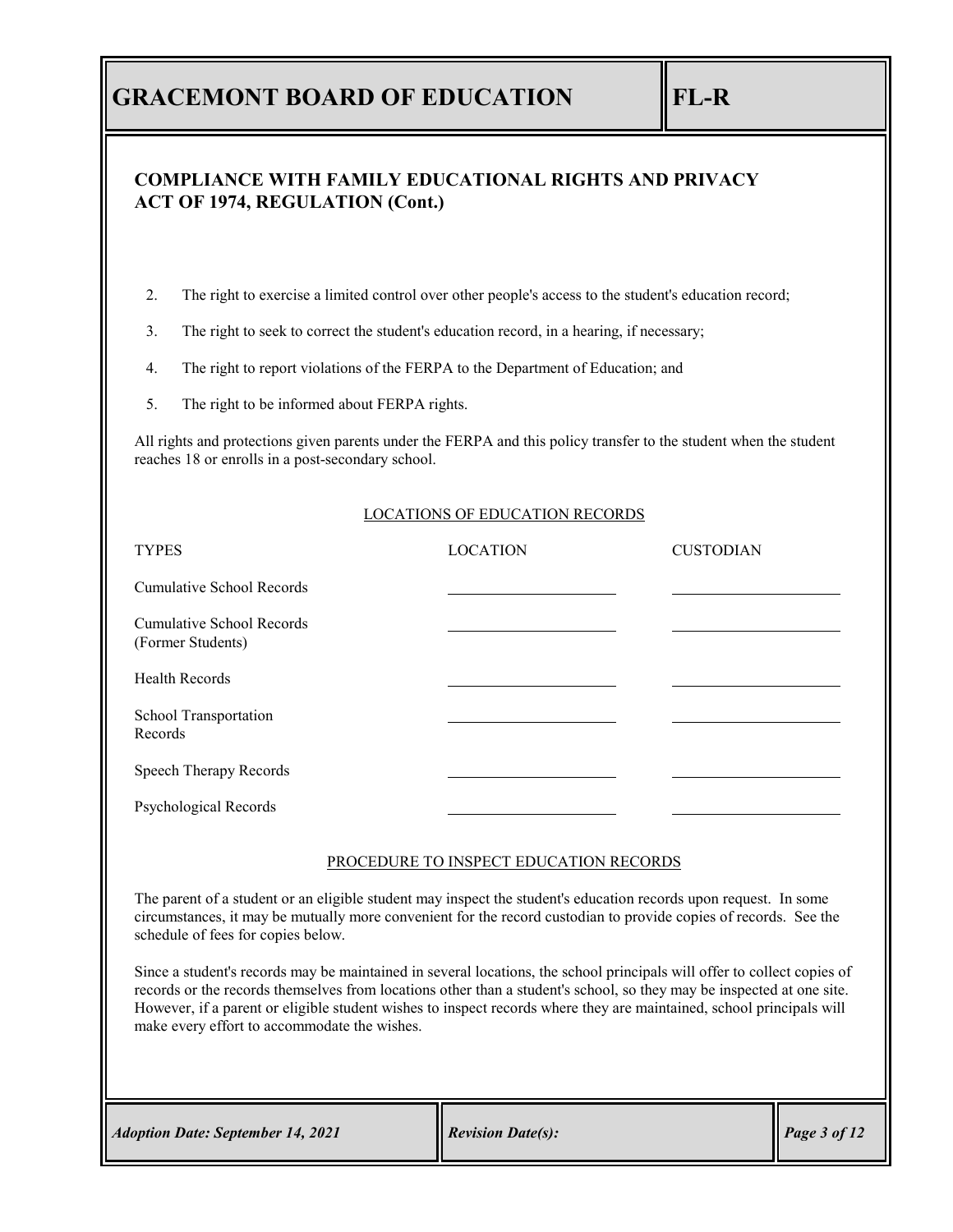## **COMPLIANCE WITH FAMILY EDUCATIONAL RIGHTS AND PRIVACY ACT OF 1974, REGULATION (Cont.)**

The parent or eligible student should submit to the student's school principal a written request that identifies, as precisely as possible, the record or records he or she wishes to inspect.

The principal (or other record custodian) will contact the parent of the student or the eligible student to discuss how access will be best arranged (copies, at the exact location, or records brought to a single site).

The principal (or other record custodian) will make the needed arrangements as promptly as possible and notify the parent or eligible student of the time and place where the records may be inspected. This procedure must be completed in 45 days or less from the receipt of the request for access.

If for any valid reason, such as working hours, distance between record location sites, or health, a parent or eligible student cannot personally inspect and review a student's education record, the school district will arrange for the parent or eligible student to obtain copies of the record. See below for information regarding fees for copies of records.

When a record contains information about students other than a parent's child or the eligible student, the parent or eligible student may not inspect and review the records of the other students.

### FEES FOR COPIES OF RECORDS

The school district will not deny parents or eligible students any rights to copies of records because of the following published fees. Where the fee represents an unusual hardship, it may be waived in part, or in whole, by the record custodian. However, the district reserves the right to charge for copies, such as transcripts, it forwards to potential employers or to colleges and universities for employment or admission purposes. The school district may deny copies of records to third parties (not parents or students) in the following situations:

- 1. The student has an unpaid financial obligation to the school.
- 2. There is an unresolved disciplinary action against the student that warrants the denial of copies.

The FERPA requires the school district to provide copies of records:

- 1. When the refusal to provide copies effectively denies access to the records by a parent or eligible student;
- 2. At the request of the parent or eligible students when the school district has provided the records to third parties by the prior consent of the parent or eligible student; or
- 3. At the request of the parent or eligible student when the school district has forwarded the records to another school where the student seeks or intends to enroll.

The fee for copies provided under the FERPA may not include the costs for search and retrieval. The fee will be from no cost to ten cents per page. (Actual copying cost, less hardship factor.)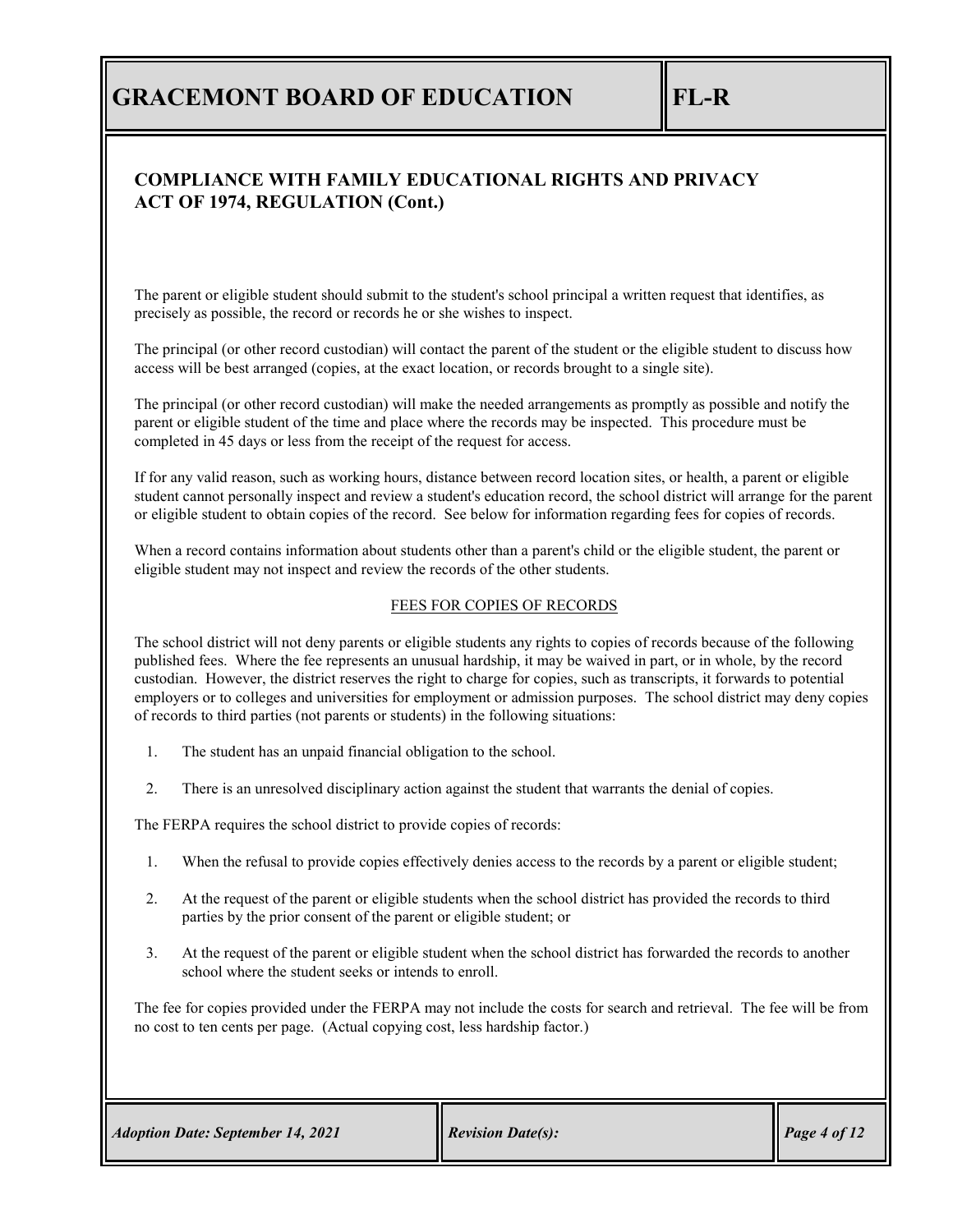## **COMPLIANCE WITH FAMILY EDUCATIONAL RIGHTS AND PRIVACY ACT OF 1974, REGULATION (Cont.)**

The fee for all other copies, such as copies of records forwarded to third parties with prior consent or those provided to parents as a convenience, will be from ten cents to thirty-five cents per page (actual search, retrieval, and copying cost) plus postage, if incurred.

### DIRECTORY INFORMATION

The school district proposes to designate the following personally identifiable information contained in a student's education record as "directory information":

- 1. The student's name;
- 2. The student's class designation (i.e., first grade, tenth grade, etc.);
- 3. The student's extracurricular participation;
- 4. The student's achievement awards or honors;
- 5. The student's weight and height if a member of an athletic team;
- 6. The student's photograph.

### **(NOTE: A district may designate all, some, or none of this information as directory information.)**

Within the first three weeks of each school year, the school district will publish the above list, or a revised list, of items of directory information it proposes to designate as directory information. For students enrolling after the notice is published, the list will be given to the student's parent or the eligible student at the time and place of enrollment.

After the parent or eligible student has been notified, he or she will have two weeks to advise the school district in writing (a letter to the school superintendent's office) of any or all of the items they refuse to permit the district to designate as directory information about the student.

At the end of the two-week period, each student's record will be appropriately marked by the record custodian to indicate the items the district will designate as directory information about the student. This designation will remain in effect until it is modified by the written direction of the student's parent or the eligible student.

The school district has created a limited directory information policy and will not fulfill directory information requests for commercial purposes or for marketing purposes.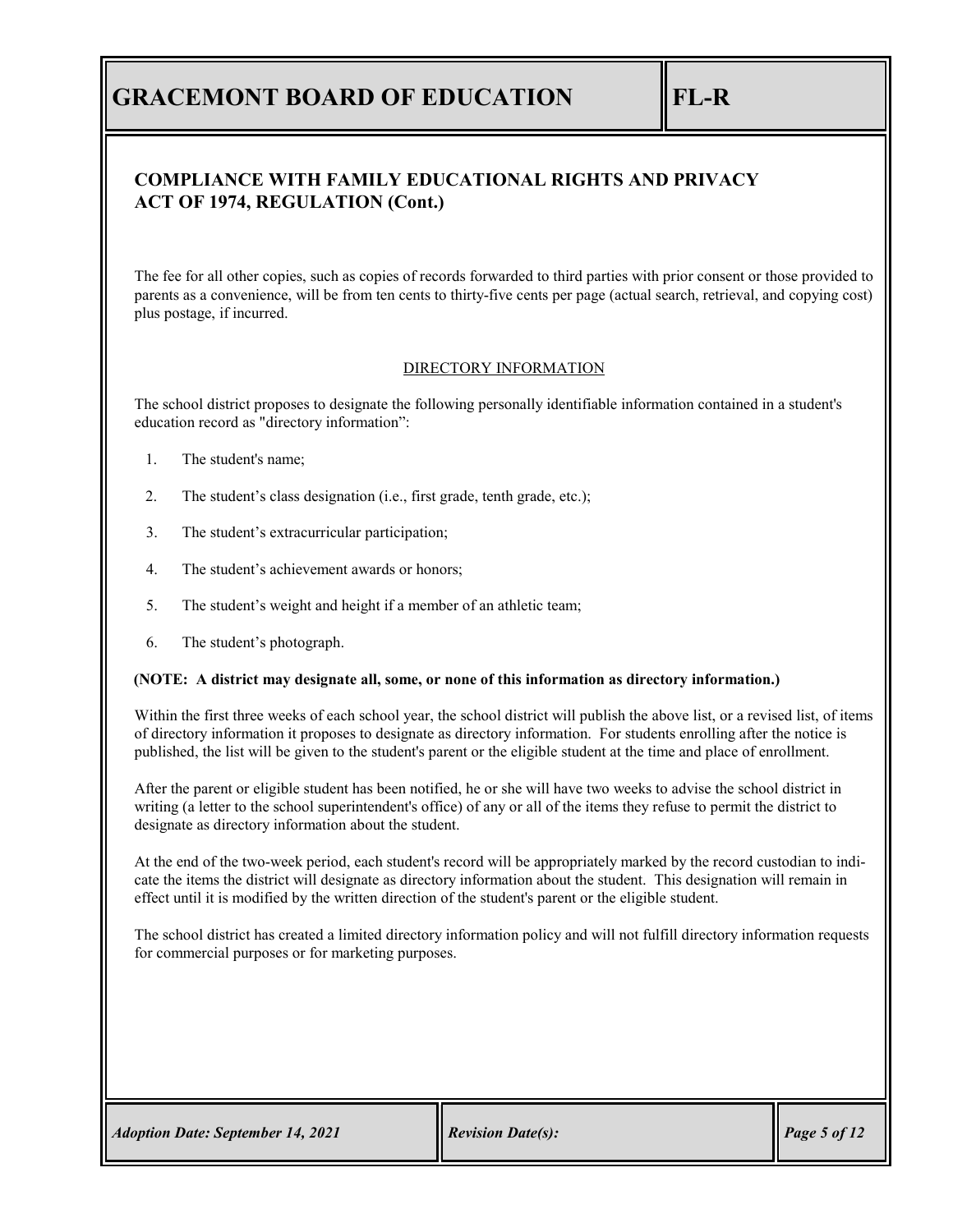## **COMPLIANCE WITH FAMILY EDUCATIONAL RIGHTS AND PRIVACY ACT OF 1974, REGULATION (Cont.)**

### USE OF STUDENT EDUCATION RECORDS

To carry out their responsibilities, school officials will have access to student education records for legitimate educational purposes. The school district will use the following criteria to determine who are school officials. An official is:

- 1. A person duly elected to the school board;
- 2. A person certified by the state and appointed by the school board to an administrative or supervisory position;
- 3. A person certified by the state and under contract to the school board as an instructor;
- 4. A person employed by the school board as a temporary substitute for administrative, supervisory, or instructional personnel for the period of his or her performance as a substitute; or
- 5. A person employed by, or under contract to, the school board to perform a special task such as a secretary, a clerk, the school board attorney or auditor, for the period of his or her performance as an employee or contractor.

School officials who meet the criteria listed above will have access to a student's records if they have a legitimate educational interest in doing so. A "legitimate educational interest" is the person's need to know in order to:

- 1. Perform an administrative task required in the school employee's position description approved by the school board;
- 2. Perform a supervisory or instructional task directly related to the student's education; or
- 3. Perform a service or benefit for the student or the student's family such as health care, counseling, student job placement, or student financial aid.

The school district will only release information from, or permit access to, a student's education record with a parent's or eligible student's prior written consent except that the school superintendent, or a person designated in writing by the superintendent, may permit disclosure:

1. When a student seeks or intends to enroll in another school district or a post-secondary school (the district will not further notify the parent or eligible student prior to such a transfer of records; the parent or eligible student has a right to obtain copies of records transferred under this provision);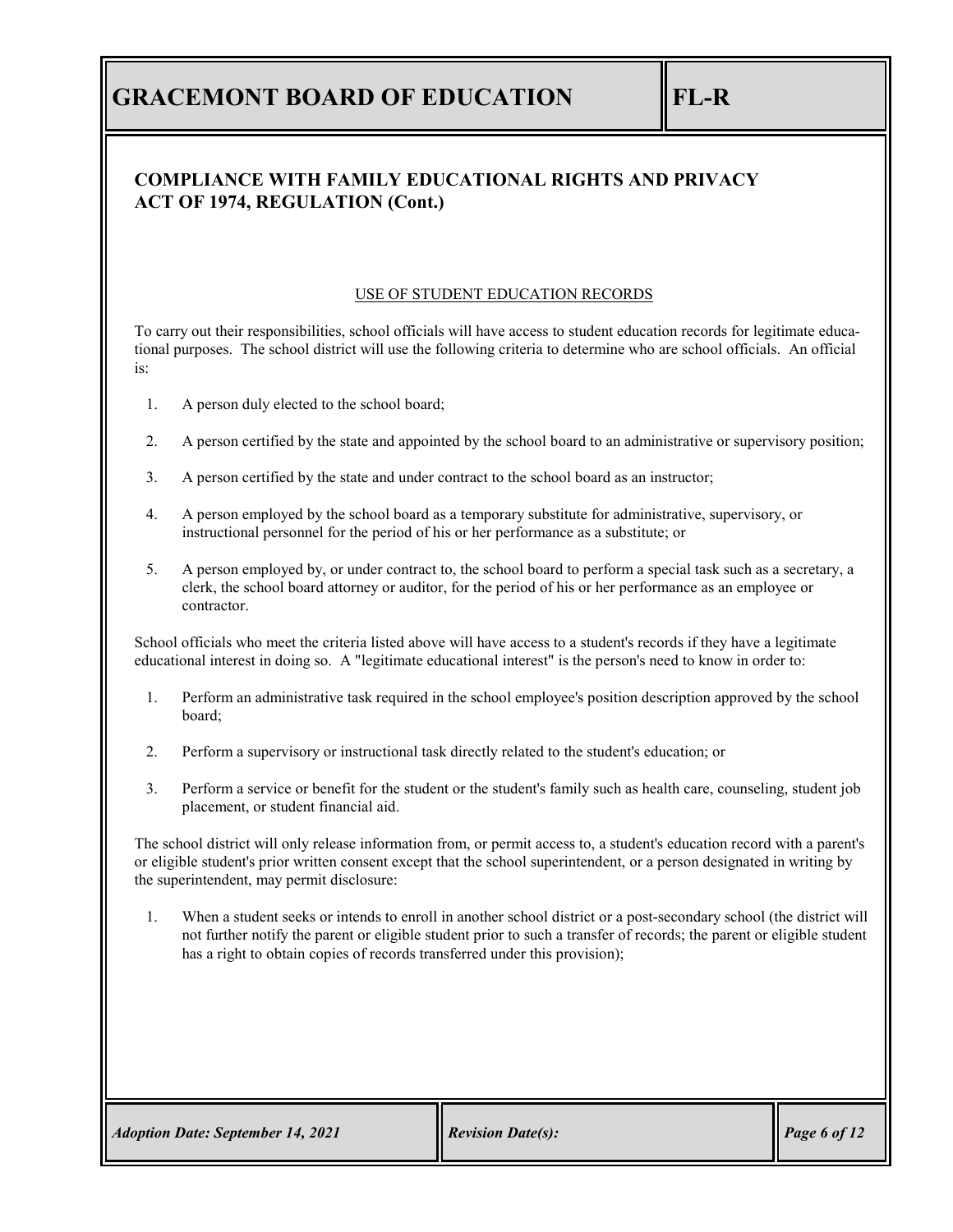## **COMPLIANCE WITH FAMILY EDUCATIONAL RIGHTS AND PRIVACY ACT OF 1974, REGULATION (Cont.)**

- 2. When certain federal and state officials need information in order to audit or enforce legal conditions related to federally supported education programs in the district;
- 3. The parties who provide or may provide financial aid to a student to:
	- A. Establish the student's eligibility for the aid,
	- B. Determine the amount of financial aid,
	- C. Establish the conditions for the receipt of the financial aid, or
	- D. Enforce the agreement between the provider and the receiver of financial aid;
- 4. When the school district has entered into a written agreement or contract for an organization to conduct studies on the school district's behalf to develop tests, administer student aid, or improve instruction;
- 5. To accrediting organizations to carry out their accrediting functions;
- 6. To comply with a judicial order or lawfully issued subpoena (the district will make a reasonable effort to notify the student's parent or the eligible student before making a disclosure under this provision);
- 7. If the disclosure is an item of directory information, and the student's parent or eligible student has not refused to allow the district to designate that item as directory information for the student; or
- 8. In response to an ex parte order of the Attorney General of the United States or his/her designee in connection with the investigation or prosecution of terrorism crimes.

The school district will permit any of its officials to make the needed disclosure from student education records in a health or safety emergency if:

- 1. He or she deems it is warranted by the seriousness of the threat to the health or safety of the student or other persons;
- 2. The information is necessary and needed to meet the emergency;
- 3. The persons to whom the information is to be disclosed are qualified and in a position to deal with the emergency; or
- 4. Time is an important and limiting factor in dealing with the emergency.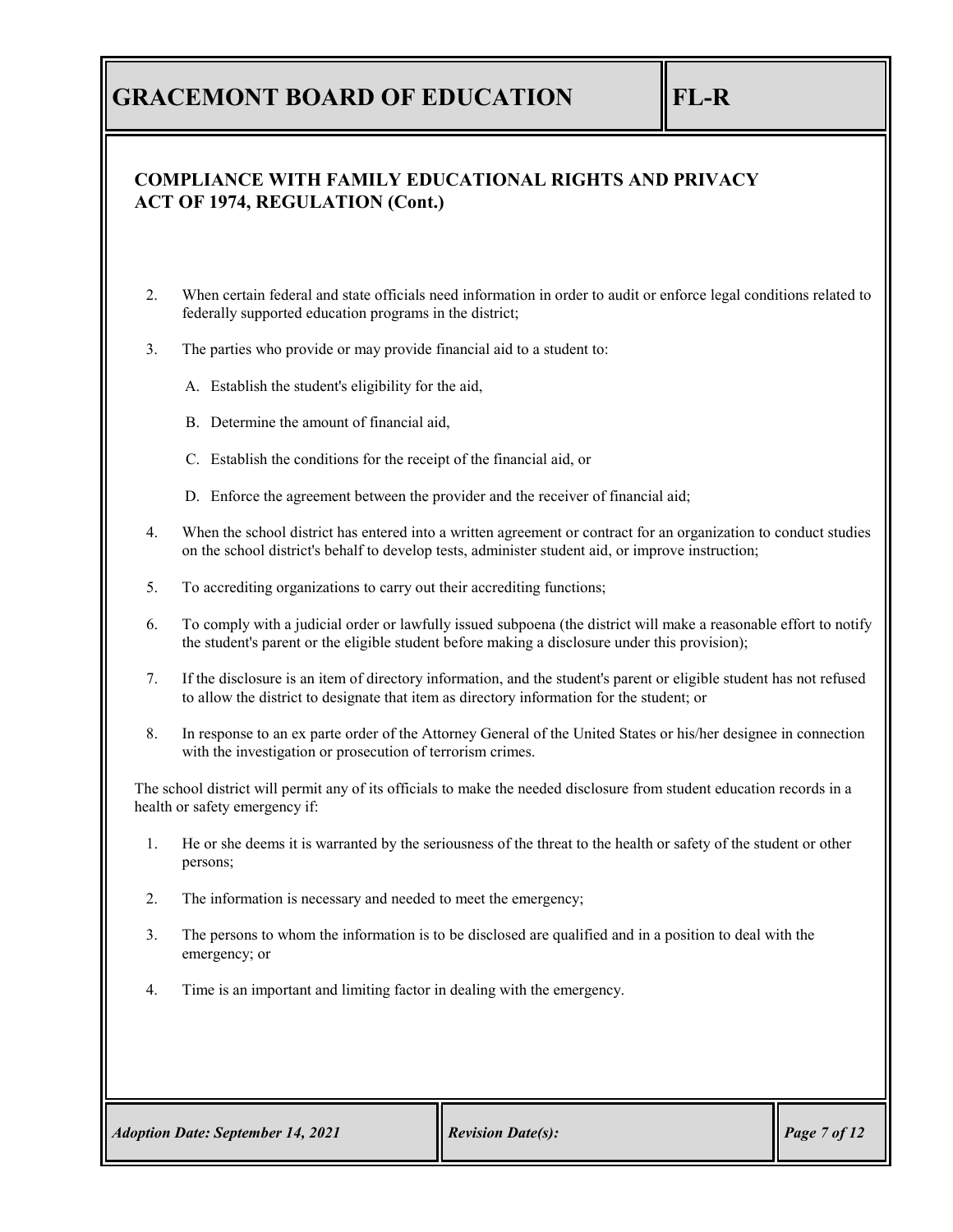## **COMPLIANCE WITH FAMILY EDUCATIONAL RIGHTS AND PRIVACY ACT OF 1974, REGULATION (Cont.)**

The school district officials may release information from a student's education record if the student's parent or the eligible student gives prior written consent for disclosure. The written consent must include at least:

- 1. A specification of the records to be released;
- 2. The reasons for the disclosure;
- 3. The person, organization, or the class or organizations to whom the disclosure is to be made;
- 4. The parent's or eligible student's signature; and
- 5. The date of the consent and, if appropriate, a date when the consent is to be terminated.

The student's parent or the eligible student may obtain a copy of any records disclosed under this provision.

The school district will not release information contained in a student's education records, except directory information, to any third parties except its own officials, unless those parties agree that the information will not be redisclosed without the parent's or eligible student's prior written consent.

#### RECORDS OF REQUESTS FOR ACCESS AND DISCLOSURES MADE FROM EDUCATION RECORDS

The school district will maintain an accurate record of all requests for it to disclose information from, or to permit access to, a student's education records and of information it discloses and access it permits with some exceptions listed below. This record will be kept with, but will not be a part of, the student's cumulative school records. It will be available only to the record custodian, the eligible student, the parent of the student, or to federal, state, and local officials for the purpose of auditing or enforcing federally supported educational programs.

The record will include at least:

- 1. The name of the person or agency that made the request;
- 2. The interest the person or agency had in the information;
- 3. The date the person or agency made the request; and
- 4. Whether the request was granted and, if it was, the date access was permitted or the disclosure was made.

The district will maintain this record as long as it maintains the student's education record.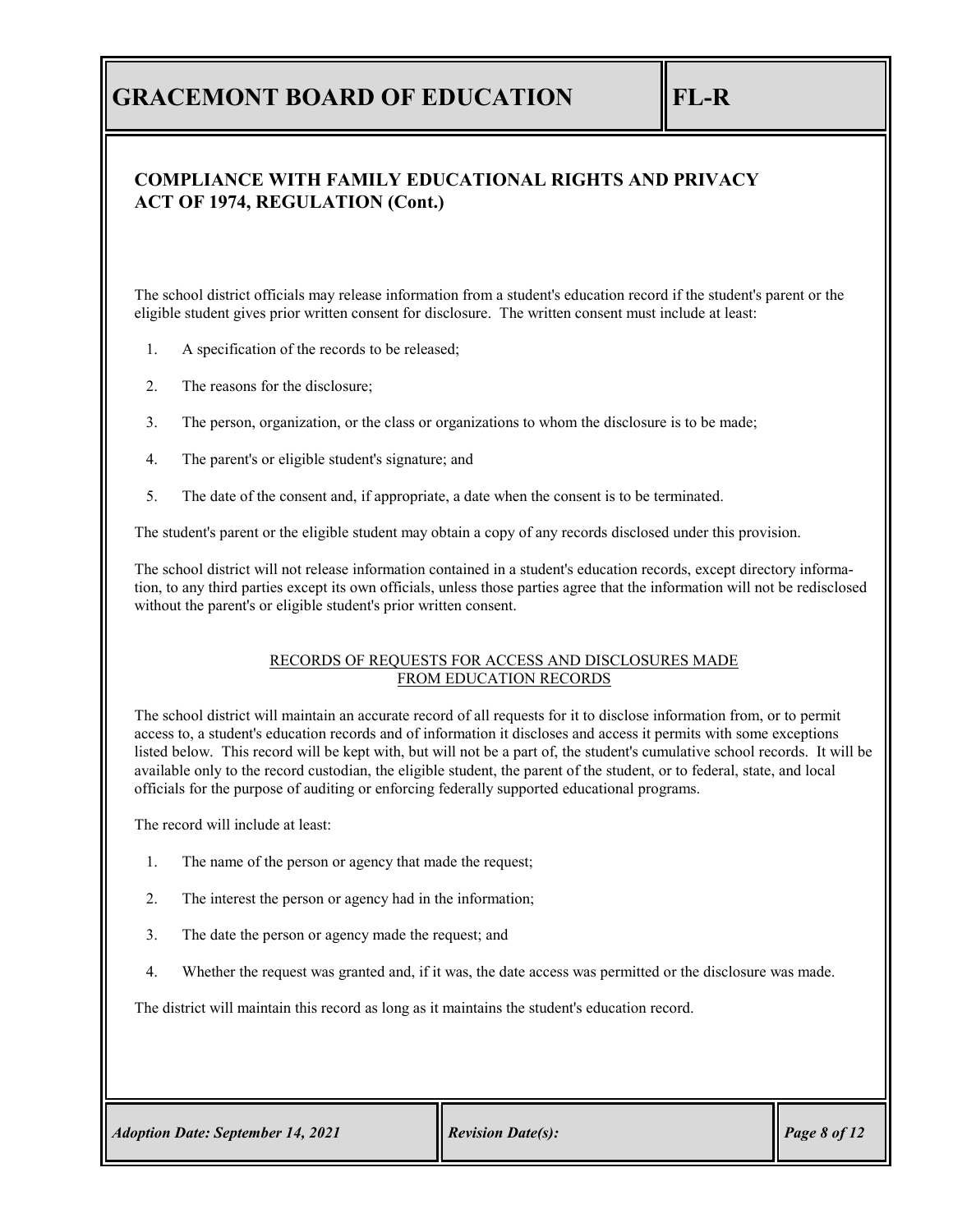## **COMPLIANCE WITH FAMILY EDUCATIONAL RIGHTS AND PRIVACY ACT OF 1974, REGULATION (Cont.)**

The record will not include:

- 1. Requests for access or access granted to the parent of the student or to an eligible student;
- 2. Request for access granted to officials of the school district who have a legitimate educational interest in the student;
- 3. Requests for, or disclosures of, information contained in the student's education record if the request is accompanied by the prior written consent of a parent of the student or the eligible student or if the disclosure is authorized by such prior consent;
- 4. Requests for, or disclosure of, directory information designated for that student; or for
- 5. Requests for, or disclosure of, information contained in the student's education record if the request is in response to an ex parte order of the Attorney General of the United States or his/her designee in connection with the investigation or prosecution of terrorism crimes.

### PROCEDURES TO SEEK TO CORRECT EDUCATION RECORDS

The parent of a student or an eligible student has a right to seek to change any part of the student's record believed to be inaccurate, misleading, or in violation of student rights. (NOTE: under the FERPA, the district may decline to consider a request to change the grade a teacher assigns for a course.)

For the purpose of outlining the procedure to seek to correct education records, the term "incorrect" will be used to describe a record that is inaccurate, misleading, or in violation of student rights. The term "correct" will be used to describe a record that is accurate, not misleading, and not in violation of student rights. Also, in this section, the term "requester" will be used to describe the parent of a student or the eligible student who is asking the school district to correct a record.

To establish an orderly process to review and correct an education record for a requester, the district may make a decision to comply with the request for change at several levels in the procedure.

#### First Level Decision

When a parent of a student or an eligible student finds an item in the student's education record that he or she believes is inaccurate, misleading, or in violation of student rights, he or she should immediately ask the record custodian to correct it. If the record is incorrect because of an obvious error and it is a simple matter to make the record change at this level, the record custodian will make the correction. However, if the record is changed at this level, the method and result must satisfy the requester.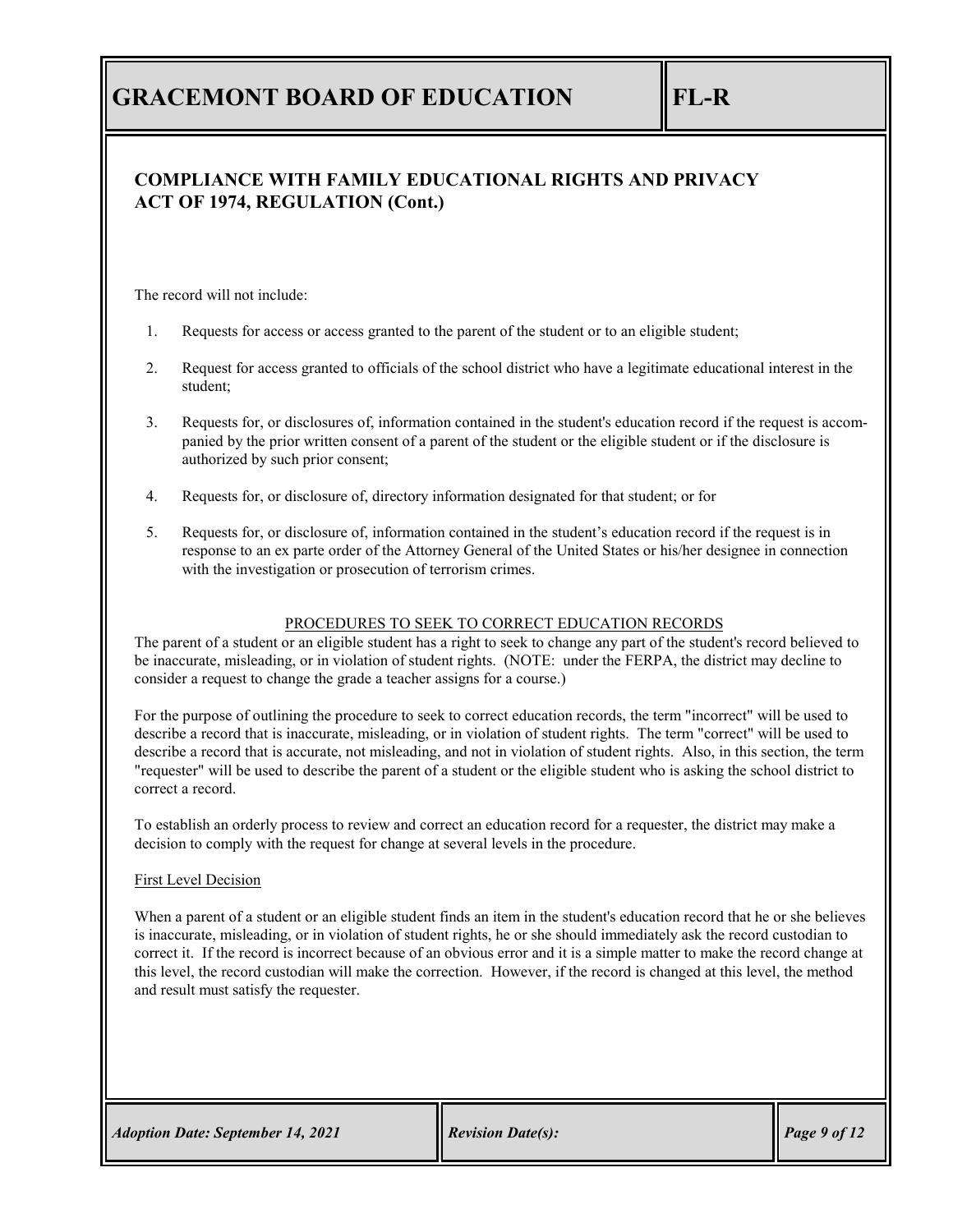## **COMPLIANCE WITH FAMILY EDUCATIONAL RIGHTS AND PRIVACY ACT OF 1974, REGULATION (Cont.)**

If the record custodian cannot change the record to the requester's satisfaction, or if the record does not appear to be obviously incorrect, the record custodian will:

- 1. Provide the requester a copy of the questioned record at no cost;
- 2. Ask the requester to initiate a written request for the change; and
- 3. Follow the procedure for a second level decision.

#### Second Level Decision

The written request to correct a student's education record through the procedure at this level should specify the correction the requester wishes the district to make. It should at least identify the item the requester believes is incorrect and state whether he or she believes the item:

- 1. Is inaccurate and why;
- 2. Is misleading and why; and/or
- 3. Violates student rights and why.

The request will be dated and signed by the requester.

Within two weeks after the record custodian receives a written request, he or she will: study the request, discuss it with other school officials (the person who made the record or those who may have a professional concern about the district's response to the request), make a decision to comply or decline to comply with the request, and complete the appropriate steps to notify the requester or move the request to the next level for a decision.

If, as a result of this review and discussion, the record custodian decides the record should be corrected, he or she will effect the change and notify the requester in writing that the change has been made. Each such notice will include an invitation for the requester to inspect and review the student's education record to make certain the record is in order and the correction is satisfactory.

If the record custodian decides the record is correct, he or she will make a written summary of any discussions with other officials and of the findings in the matter. The record custodian will transmit this summary and a copy of the written request to the school superintendent.

#### Third Level Decision

The school superintendent will review the material provided by the record custodian and, if necessary, discuss the matter with other officials such as the school attorney, or the school board (in executive session). The superintendent will then make a decision concerning the request and complete the steps at this decision level.

|  |  | <b>Adoption Date: September 14, 2021</b> |  |  |
|--|--|------------------------------------------|--|--|
|--|--|------------------------------------------|--|--|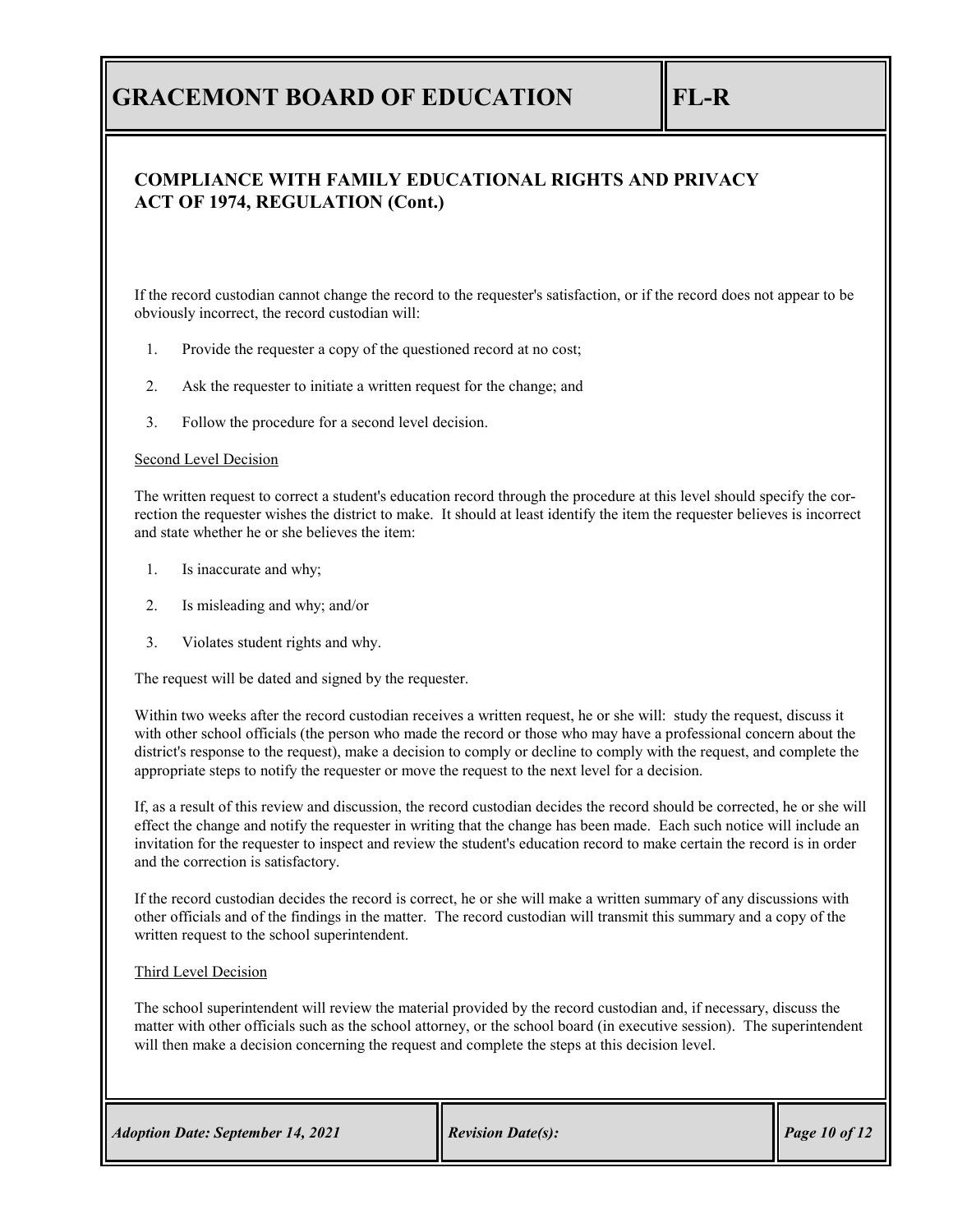## **COMPLIANCE WITH FAMILY EDUCATIONAL RIGHTS AND PRIVACY ACT OF 1974, REGULATION (Cont.)**

Ordinarily, this level of the procedure should be completed within two weeks. If it takes longer, the superintendent will notify the requester, in writing, of the reasons for the delay and a date when the decision will be made.

If the superintendent decides the record is incorrect and should be changed, he or she will advise the record custodian to make the changes. The record custodian will advise the requester of the change as at the second level.

If the superintendent decides the record is correct, he or she will prepare a letter to the requester, which will include:

- 1. The school district's decision that the record is correct and the basis for the decision;
- 2. A notice to the requester that he or she has a right to ask for a hearing to present evidence that the record is incorrect and that the district will grant such a hearing;
- 3. Instructions for the requester to contact the superintendent, or an official he or she designates, to discuss acceptable hearing officers, convenient times, and a satisfactory site for the hearing (the district will not be bound by the requester's positions on these items, but will, so far as possible, arrange the hearing as the requester wishes); and
- 4. Advise that the request may be represented or assisted in the hearing by other parties, including an attorney at the requester's expense.

#### Fourth Level Decision

After the requester has submitted (orally, or in writing) his or her wishes concerning the hearing officer and the time and place for the hearing, the superintendent will, within a week, notify the requester when and where the district will hold the hearing and who it has designated as the hearing officer.

At the hearing, the hearing officer will provide the requester a full and reasonable opportunity to present material evidence and testimony to demonstrate that the questioned part of the student's education record is incorrect as shown in the requester's written request for a change in the record (second level).

Within a week after the hearing, the hearing officer will submit to the school superintendent a written summary of the evidence submitted at the hearing. Along with the summary, the hearing officer will submit his or her recommendation, based solely on the evidence presented at the hearing, that the record should be changed or remain unchanged.

The school superintendent will prepare the district's decision within two weeks of the hearing. The decision will be based on the summary of the evidence presented at the hearing and the hearing officer's recommendation. However, the district's decision will be based solely on the evidence presented at the hearing. Therefore, the superintendent may overrule the hearing officer if the superintendent believes the hearing officer's recommendation is not consistent with the evidence presented. As a result of the district's decision, the superintendent will take one of the following actions: